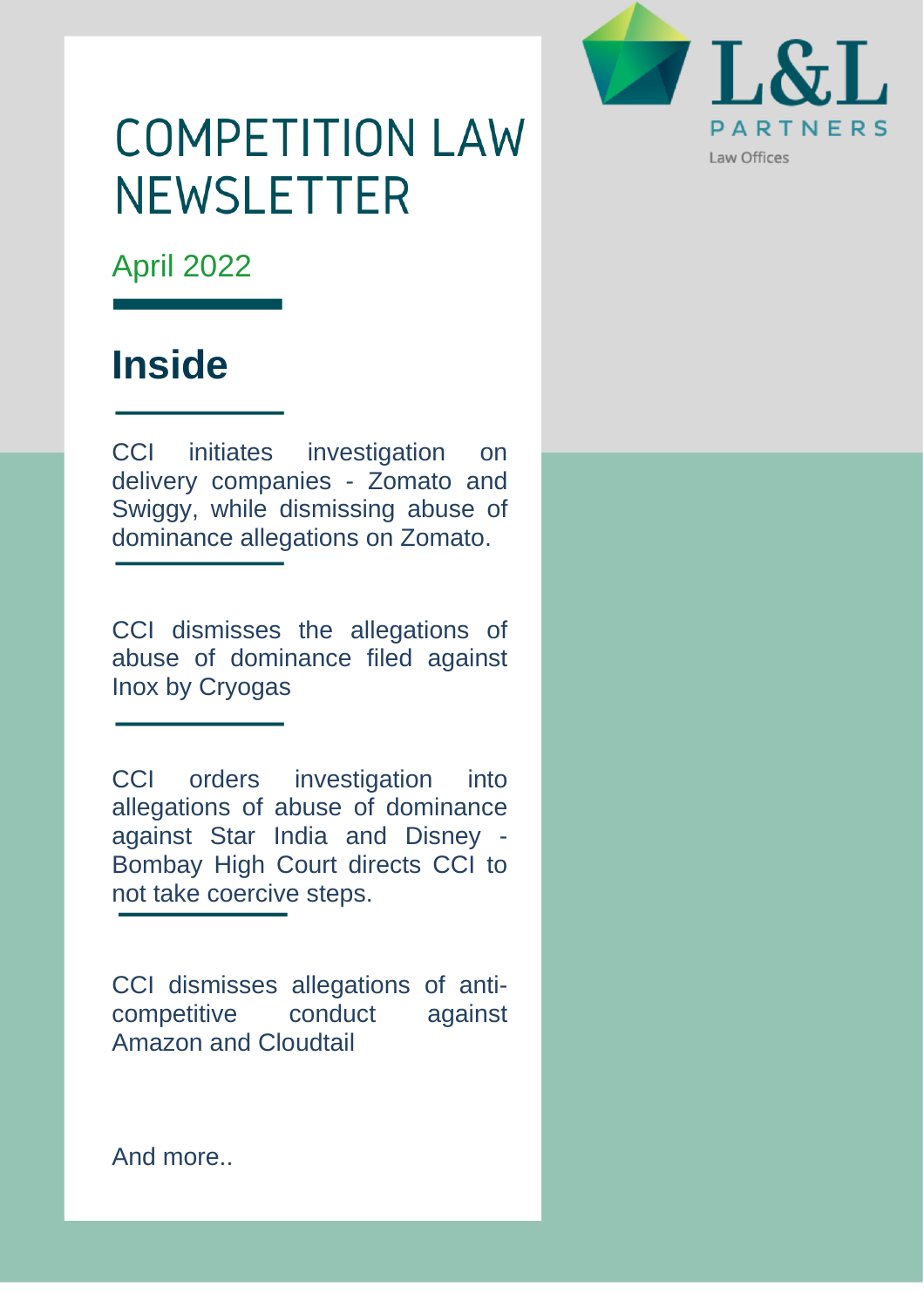

In this edition of the L&L Competition Law Newsletter, we cover six significant orders passed by the Competition Commission of India ('**CCI'**) in the months of March and April.

CCI opens investigation against Zomato and Swiggy on issues of anti-competitive conduct while dismissing allegations of abuse of dominance against Zomato

CCI vide its order dated [04.04.2022](https://www.cci.gov.in/sites/default/files/16-of-2021.pdf) has directed the initiation of investigation against Zomato Limited ("Zomato") and Bundl Technologies Private Limited ("Swiggy") upon finding their conduct to be *prima facie* anticompetitive on the following issues: i) violation of platform neutrality; ii) imposition of price parity clauses and iii) exclusivity in conjunction with minimum guaranteed revenue obligations.

Acting on an information filed by the National Restaurant Association of India ("NRAI") against Zomato and Swiggy, CCI took note of the allegation of following anti-competitive practices:

- i) bundling of food delivery services with food ordering services;
- ii) imposition of data masking and not sharing the customer-data with restaurant partners;
- iii) preferential treatment by way of acting as an intermediary as well as a participant on their own platforms;
- iv) imposition of price parity clauses which prevent the restaurant partners from charging lower prices than on these platforms;
- v) exclusivity in conjunction with minimum guaranteed revenue obligations;
- vi) delayed payment cycle and imposition of one-sided clauses in the agreement;
- vii) charging of exorbitant commissions owing to their superior bargaining power etc. tantamount to anticompetitive practices.

On the allegations of bundling of food delivery services with food ordering services, CCI found it to be in the interests of endconsumers and that NRAI not being able to substantiate its claims of bundling causing appreciable adverse effect on competition ("AAEC"), CCI was of the prima facie opinion that engaging in the practice of bundling is not anticompetitive. With respect to data masking, the Commission agreed with the arguments of Zomato & Swiggy that the same is done in order to protect the identity of the end-consumers, no investigation was ordered on this issue as well. On allegations in relation with delayed payment cycle, imposition of one-sided clauses in the agreement, charging, of exorbitant commissions, CCI was of the prima facie opinion that these issues are not in the nature of being anti-competitive, and thus, did not deem these issues to be worthy of an investigation.

On a separate information filed against Zomato alleging abuse of its dominant position by raising food delivery charges and collecting exorbitant charges from the customers for delivery, CCI, *vide* its order dated [04.04.2022,](https://www.cci.gov.in/sites/default/files/54-of-2020.pdf) dismissed the calls for investigation on these issues.

### CCI dismisses the allegations of abuse of dominance filed against Inox by Cryogas

CCI, vide order dated 08.03.2022, found that there existed no *prima facie* case in the allegations made by Cryogas Equipment Private Ltd. (**Cryogas/Informant**) against Inox India Private Limited (**Inox**) regarding Inox's alleged attempt to abuse its dominant position in the relevant market for supply of LNG semi-trailers in India.

Inox is one of the largest manufacturers of cryogenic liquid storage and transportation tanks in India. Upon the approval received by Cryogas from the relevant authority, Inox filed a civil suit against Cryogas alleging infringement of copyrights. Following which, Cyrogas filed an Information with the CCI alleging that Inox had abused its dominant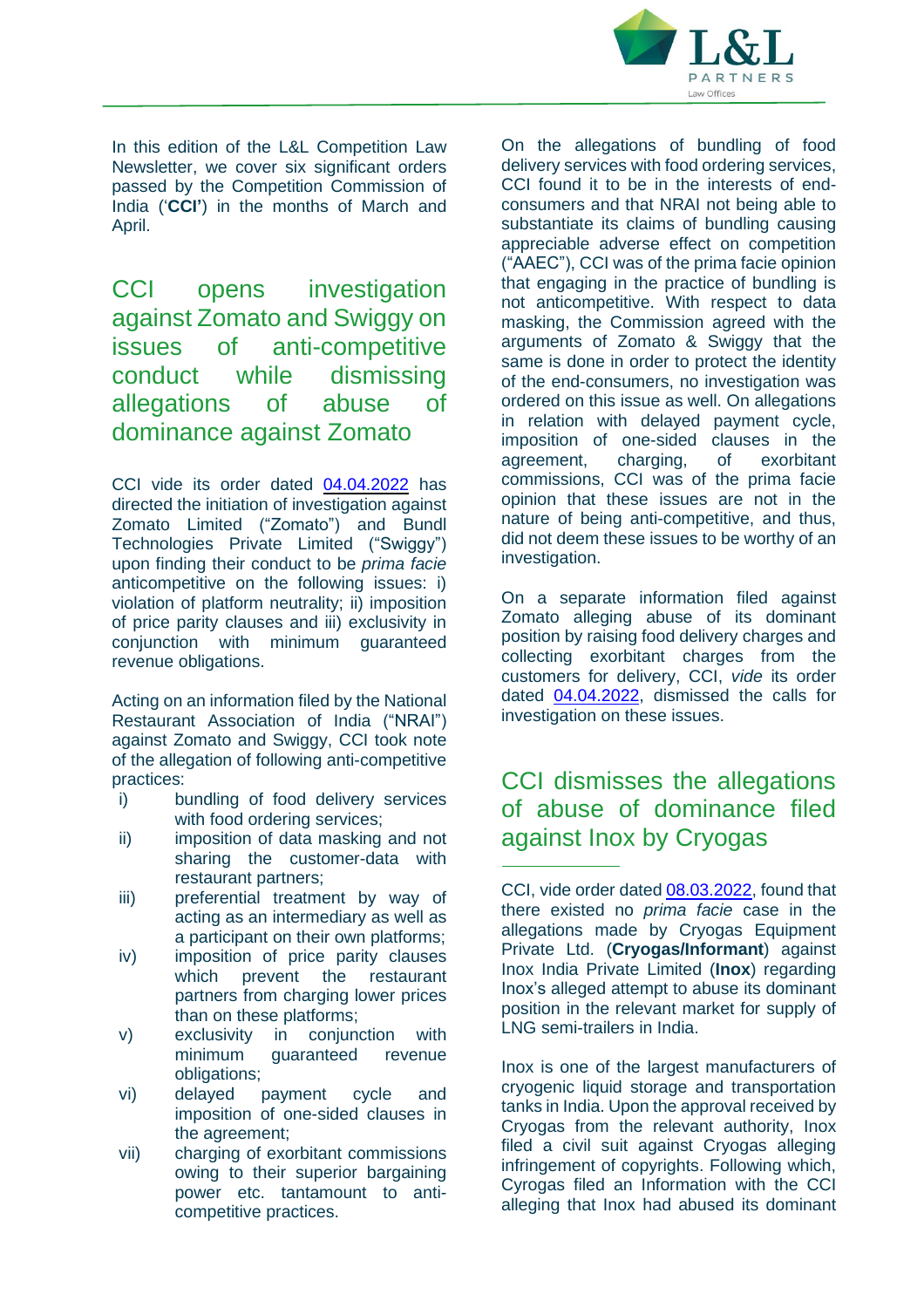

position in the relevant market by maliciously instituting sham litigation, and denied market access to Cryogas, by writing letters to (a) relevant regulatory authorities; (b) a potential customer of Cryogas; and (c) a government company/PSU. The aforementioned letters intimated the regulatory authority and the customers about the pendency of the Impugned Suit and requested them to (a) withdraw the approvals granted to Cryogas; and (b) dissuaded them from entering into any business collaborations with Cryogas. Inox also served a legal notice upon one of the vendors of Cryogas, i.e., a fabricator, alleging breach of a non-disclosure agreement entered into between the service provider and Inox, for taking on work with Cryogas.

CCI took note of all the submissions made by both the parties in this regard and noted that allegations in the present case largely emanated from the Suit instituted by Inox against Cryogas for the alleged infringement of its copyright of the drawings of LNG semitrailer by Cryogas.

From the purview of competition law, CCI observed that litigations are termed as 'sham' when they are instituted by a dominant market player with the *malafide* intent of causing anti-competitive harms. For quashing of such sham litigations, the case must be proved to be (a) baseless, and (b)possess mens rea.

It was noted by the CCI that the copyright infringement claims filed by Inox required a proper examination of material features and ought to be based on appreciable evidence. Also, due to the need of subject matter competence, the infringement claim must remain untouched by the CCI.

The CCI, while deciding not to initiate an investigation observed that the aforesaid suit filed by Inox against CEPL, at this stage, cannot be said to be fraught with any lack of *bonafide*. In this background, the CCI did not find a fit case to launch an investigation given that the civil suit was pending in court.

The CCI, therefore, restricted itself to issuing an advisory on the alleged communications issued by Inox, and stated that while Inox was within its right to inform third parties of the pending litigation, it must "*be mindful in issuing communications or acting in any manner perceived to be having any anticompetitive overtones. It is axiomatic that the entities, subject to their legal rights, behoove competition on merits and not eschew the same in the interest of the market and its stakeholders*." The fact that the entities to whom the letters were addressed were not small players but established entities in their own field also weighed with the Commission, and Inox was let off with this warning.

CCI orders investigation into the allegations of abuse of dominance against Star India/Disney for providing discriminatory discounts to its customers - Bombay High Court directs CCI from taking coercive action till next date of hearing.

Vide order dated 28.02.2022, CCI directed the initiation of investigation against Star India Pvt Ltd, Disney Broadcasting (India) Ltd, Asianet Star Communications Pvt Ltd upon finding their conduct to be *prima facie* abusive by indulging in the conduct of offering discriminatory discounts to distributors. It was alleged that the OPs provided differentiated discounts to its customers as opposed to TRAI Regulations and the New Regulatory Framework directing uniform discounts.

The CCI noted that the relevant product market is "*market for provision of broadcasting services in the State of Kerala*" and being mindful of the vernacular language and consumer preferences.

While evaluating the allegations raised by the informant, CCI noted that the viewership of Star's channels were almost four times that of its closest competitor, and thus it was *prima facie* dominant in the relevant market.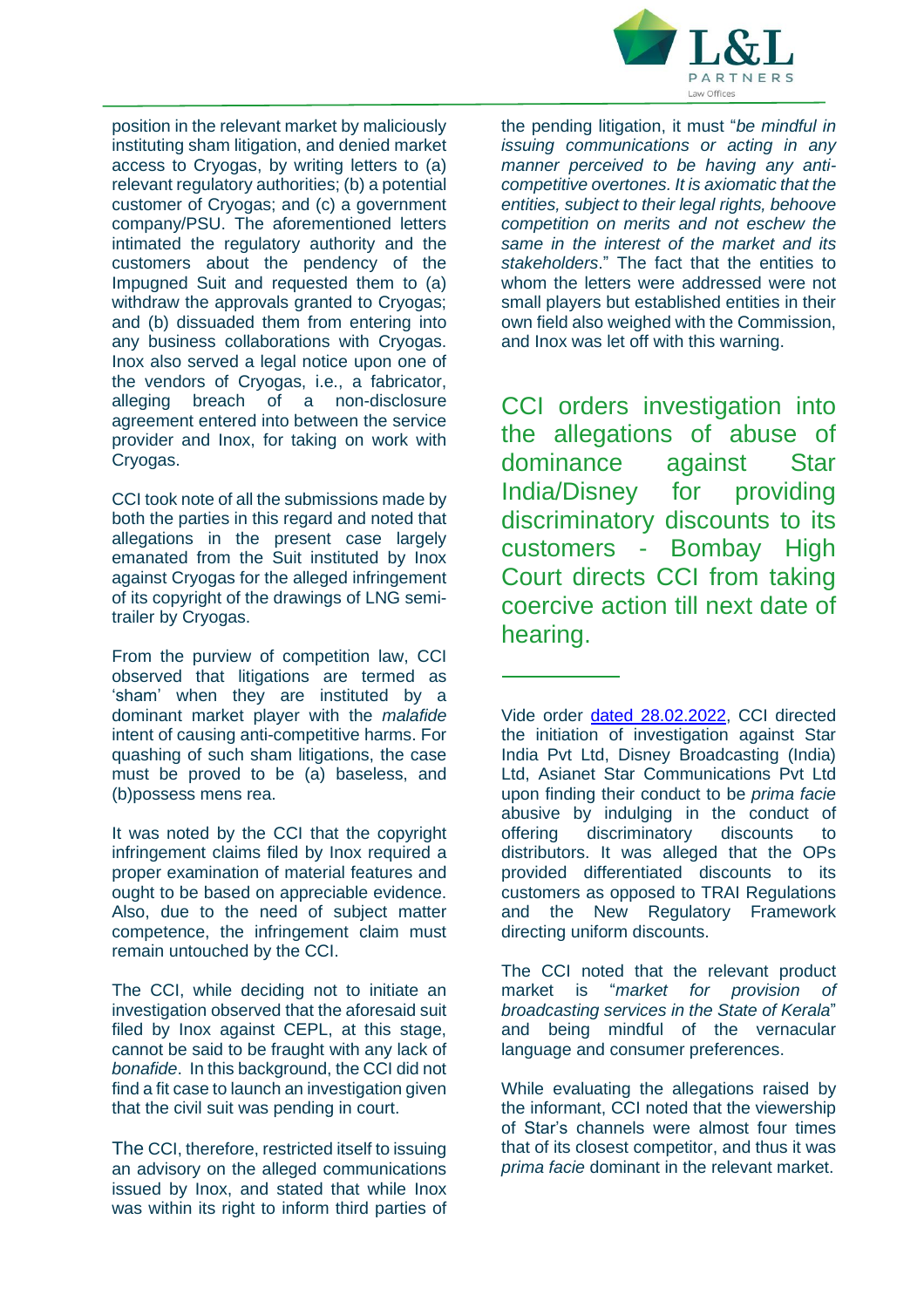

Regarding the differentiated discounts, CCI observed that OPs have been engaged in providing heavy discounts to the Informant's competitors as opposed to the maximum permissible limits enforced by TRAI. CCI further noted that as a result of such a conduct, the Informant has been forced to price its channels at a higher price as compared to its competitors, which resulted in the loss of customers. CCI concluded that such a conduct of OPs prima facie appears to be an abuse of dominance and violation of Section 4 of the Act because it results in the imposition of unfair conditions and denial of market access, and consequently ordered an investigation.

Surprisingly, despite its experience in the *[Bharti](https://main.sci.gov.in/supremecourt/2017/40072/40072_2017_Judgement_05-Dec-2018.pdf) Airtel / Jio* matter, the CCI chose not to address the obvious question of jurisdiction nor call on the OPs for their view or hold a preliminary conference prior to ordering the investigation. Further, against the CCI order, the broadcasters moved to the Bombay High Court which has vide order dated 8 April 2022, directed the CCI from taking any coercive steps till the next date of hearing, i.e., 6 June 2022. However, the bench directed the petitioners, to furnish the Director General such documentary material and information as requisitioned by him.

#### Amazon dodges two investigations

The CCI vide order dated [03.03.2022](https://www.cci.gov.in/sites/default/files/29-of-2020.pdf) rejected the allegations of anti-competitive vertical arrangements regarding 'deep discounting' and 'lack of platform neutrality' made by the All India Online Vendors Association against Amazon Seller Services; Amazon Wholesale India; Amazon Retail; Cloudtail India; and Prione Business Services.

The case fell flat on account of the Informants' inability to furnish certain additional information after multiple opportunities and notices. Additionally, CCI also noted that the Informant had not filed the certificate under Section 65B of the Indian Evidence Act, which requires the submission of an affidavit certifying the veracity of the electronic document. Consequently, the Commission held that the information is

devoid of admissible/requisite evidence and lack actionable material.

In a separate *suo-motu* case initiated on the basis of a Reuters report, the CCI had sought certain information from Amazon Seller Services Pvt. Ltd. (ASSPL) where it was alleged that Amazon was abusing its dominance by using the data pertaining to individual sellers operating on ASSPL's online marketplace to operate *'a systematic campaign of creating knockoffs and manipulating search results to boost its own product lines in India.'*

Amazon submitted that (i) ASSPL is not engaged in owning and selling products on its platform; (ii) ASSPL does not possess any indirect or direct shareholding in any third party sellers; (iii) any seller can choose to be an Amazon brand seller and such seller itself has to manufacture products of Amazon brand or appoint other parties to manufacture/import/procure the products; (iv) ASSPL is a multi-product and multicategory marketplace and it does not have any incentive to provide preferential treatment to Amazon brands over others since their success is directly proportional to wide availability of products; (vii) ASSPL has optional paid service for all the sellers to promote their products under the 'sponsored' tags which the customers can easily see; and (viii) ASSPL provides Seller Data Protection Policy to its employees which distinguishes between non-public, sellerspecific information which is aggregated and is not related to any particular seller.

The CCI was persuaded with these arguments and decided not to proceed and closed the matter *vide* its order of [11.03.2022.](https://www.cci.gov.in/sites/default/files/SMCaseNo-04-of-2021.pdf)

#### CCI approves Air India's acquisition by Tata Sons

The CCI *vide* order dated [20.12.2021](https://www.cci.gov.in/sites/default/files/Notice_order_document/Order-883.pdf) approved Air India's acquisition by Tata Sons. Tata Sons, by way of a newly incorporated subsidiary, acquired the 100% equity share capital and sole control over the management and operations of Air India and Air India Express Limited along with 50%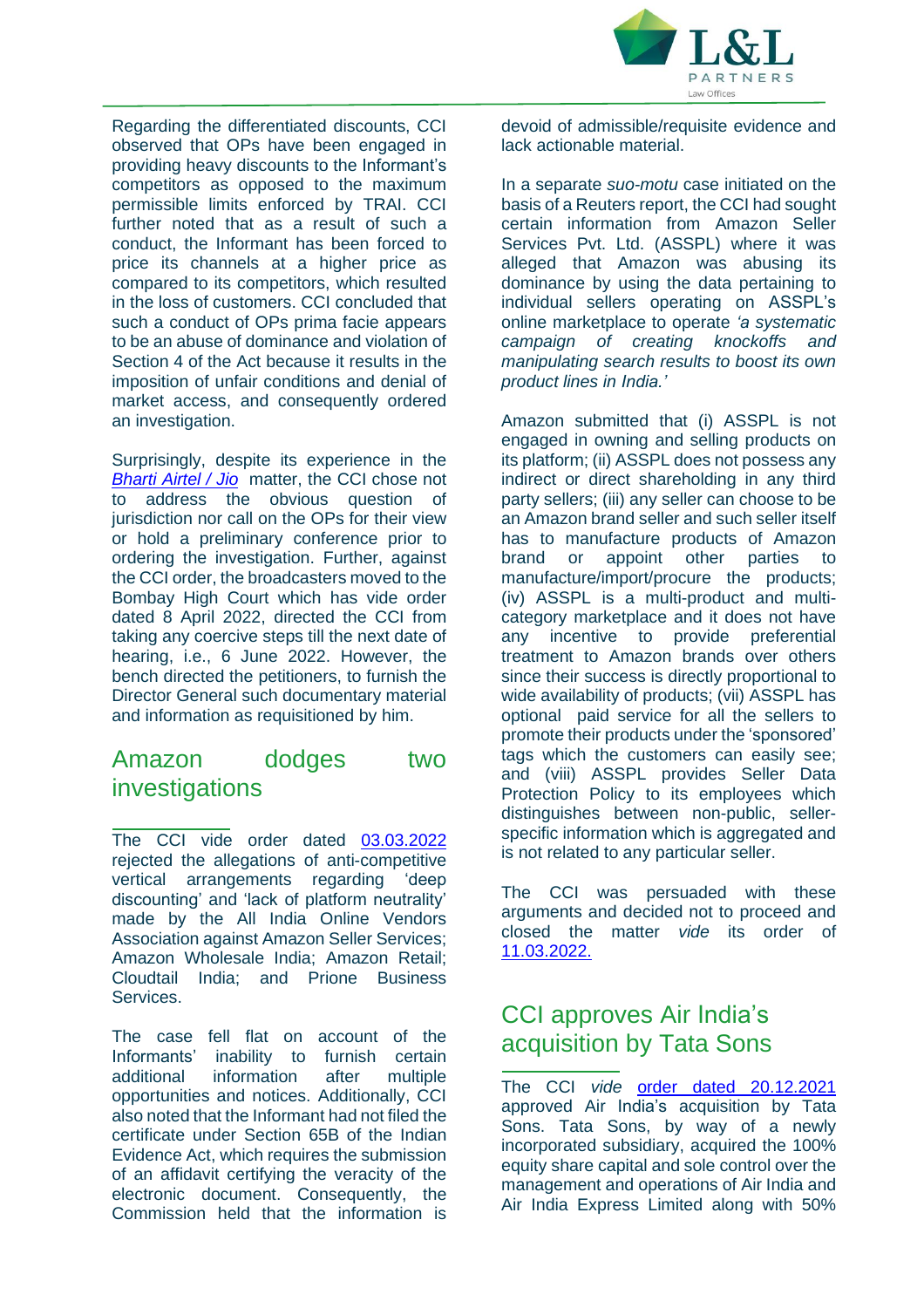

equity share capital and joint control over the management and operations of Air India SATS Airport Services Private Limited.

In an unusual order, the CCI went on to provide 'context' of Air India and the instant transaction. This included an elaboration of Air India's troubled financial health, repeated attempts by the Government of India to sell its interest in Air India and two failed disinvestment attempts.

However, a point of consternation is the manner of redactions in key portions relating to the CCI's assessment, to the extent that discerning and appreciating the CCI's rationale in a complete manner is hindered. While redacting business sensitive information in public orders is an established practice at the CCI, it is noted that submissions of the acquirer with respect to a large number of points have been redacted such that the CCI's subsequent rationale cannot be fully discerned.

Further, an acquisition by a group having direct horizontal and vertical overlaps in a market with increasing consolidation further increases the need for clarity on the regulator's assessment processes and considerations employed therein.

The CCI refrained from undertaking a substantive analysis of important vertical markets such as ground handling services. While making a cursory reference to other market players, the CCI concluded that there is likely to be no appreciable adverse effect on competition caused, without setting out the market shares in such markets – either existing or incremental. Such an approach can also be in respect of other vertical markets such as in-flight catering.

While there are arguments to be made in favor of the disinvestment of the Government of India's interest in Air India in a sector facing significant financial turmoil, a more elaborate analysis by the CCI would have significantly added to antitrust jurisprudence in India.